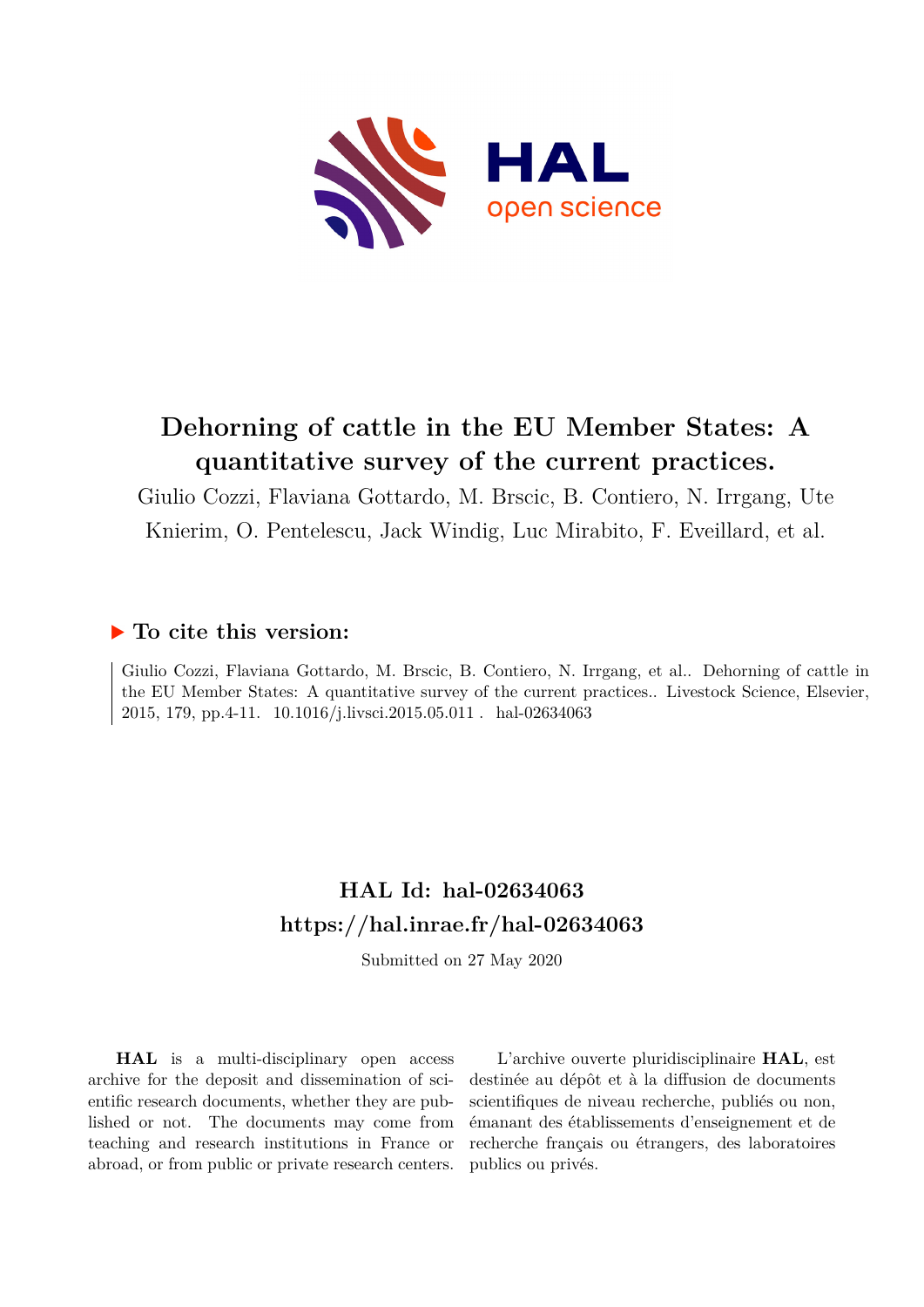## Livestock Science

journal homepage: <www.elsevier.com/locate/livsci>er.com/locate/livscier.com/locate/livscier.com/locate/livscier.com/locate/livscier.com/locate/livscier.com/locate/livscier.com/locate/livscier.com/locate/livscier.com/locate

## Dehorning of cattle in the EU Member States: A quantitative survey of the current practices



G. Cozzi<sup>a,\*</sup>, F. Gottardo<sup>a</sup>, M. Brscic<sup>a</sup>, B. Contiero<sup>a</sup>, N. Irrgang<sup>b</sup>, U. Knierim<sup>b</sup>, O. Pentelescu<sup>c</sup>, J.J. Windig<sup>d</sup>, L. Mirabito<sup>e</sup>, F. Kling Eveillard<sup>e</sup>, A.C. Dockes<sup>e</sup>, I. Veissier <sup>f</sup>, A. Velarde <sup>g</sup>, C. Fuentes <sup>g</sup>, A. Dalmau g, C. Winckler <sup>h</sup>

<sup>a</sup> Department of Animal Medicine, Production and Health, University of Padova, Viale dell'Università 16, 35040 Legnaro, PD, Italy

<sup>b</sup> Farm Animal Behaviour and Husbandry Section, University of Kassel, Nordbahnhofstrasse 1a, 37213 Witzenhausen, Germany <sup>c</sup> Department of Bovine Breeding, University of Agricultural Sciences and Veterinary Medicine, 3-5 Manastur Street, 400372 Cluj-Napoca,

Romania

<sup>d</sup> Animal Breeding and Genomics Centre, Wageningen University and Research Centre, Livestock Research, Postbus 338, 6700 AH Wageningen, The Netherlands

Institut de l'Elevage, France

f INRA, UMR1213 Herivores Theix, 63122 St-Genes-Champanelle, France

<sup>g</sup> Institut de Recerca i Tecnologia Agroalimentàries (IRTA), Animal Welfare Subprogram, Veinat de Sies s/n, 17121 Monells, Girona, Spain

h University of Natural Resources and Life Sciences BOKU, Division Livestock Science, A-1180 Vienna, Austria

## article info

Keywords: Cattle Dehorning **Methods** Production systems European Union

## **ABSTRACT**

A survey was carried out to describe the extent and current practice of cattle disbudding/ dehorning in the EU Member States. Disbudding was defined as removal of horns in calves of up to 2 months of age, whereas dehorning was defined as removal of horns in older animals. Specific questionnaires were created regarding dairy, beef, and suckler production systems and they were submitted to local experts of each country belonging to relevant institutions like universities, national farmers' associations, cattle breeders associations, farm veterinarians and practitioners. Figures on disbudding/dehorning practices were produced for each production system for both the whole European Union and the North, Centre, East and South EU macro-regions. A total of 652 questionnaires were collected and 64%, 24% and 12% of them related to dairy cattle, beef cattle and suckler cows, respectively. Data from the survey showed that in Europe, 81% of the dairy, 47% of the beef and 68% of the suckler currently keep disbudded/dehorned animals, while the prevalence of polled cattle is rather low, especially in the dairy cattle sector (5% of all cattle farms;  $<$  1% of dairy farms). Regardless of production system, prevalence of dehorned animals is the highest in the North macro-region. Polled cattle farms are almost exclusively located in the North where polled beef breeds are raised for fattening. Dehorning is performed primarily on loose housed cattle to reduce the risk of injuries for herdmates and the stockman. Dehorning is less frequently performed in organic farms. As method of horns removal, disbudding is generally preferred over surgical removal of the horns in older cattle. Hot-iron is the most used disbudding method especially in the North and Centre. Use of caustic paste is reported more frequently in the South and the East. In the large majority of EU farms, the stockman is the person in charge for disbudding and some kind of medication for pain relief is administered to the animals only in a small percentage of

\* Corresponding author. E-mail address: [giulio.cozzi@unipd.it \(G. Cozzi\).](mailto:giulio.cozzi@unipd.it)

<http://dx.doi.org/10.1016/j.livsci.2015.05.011> 1871-1413/© 2015 Elsevier B.V. All rights reserved.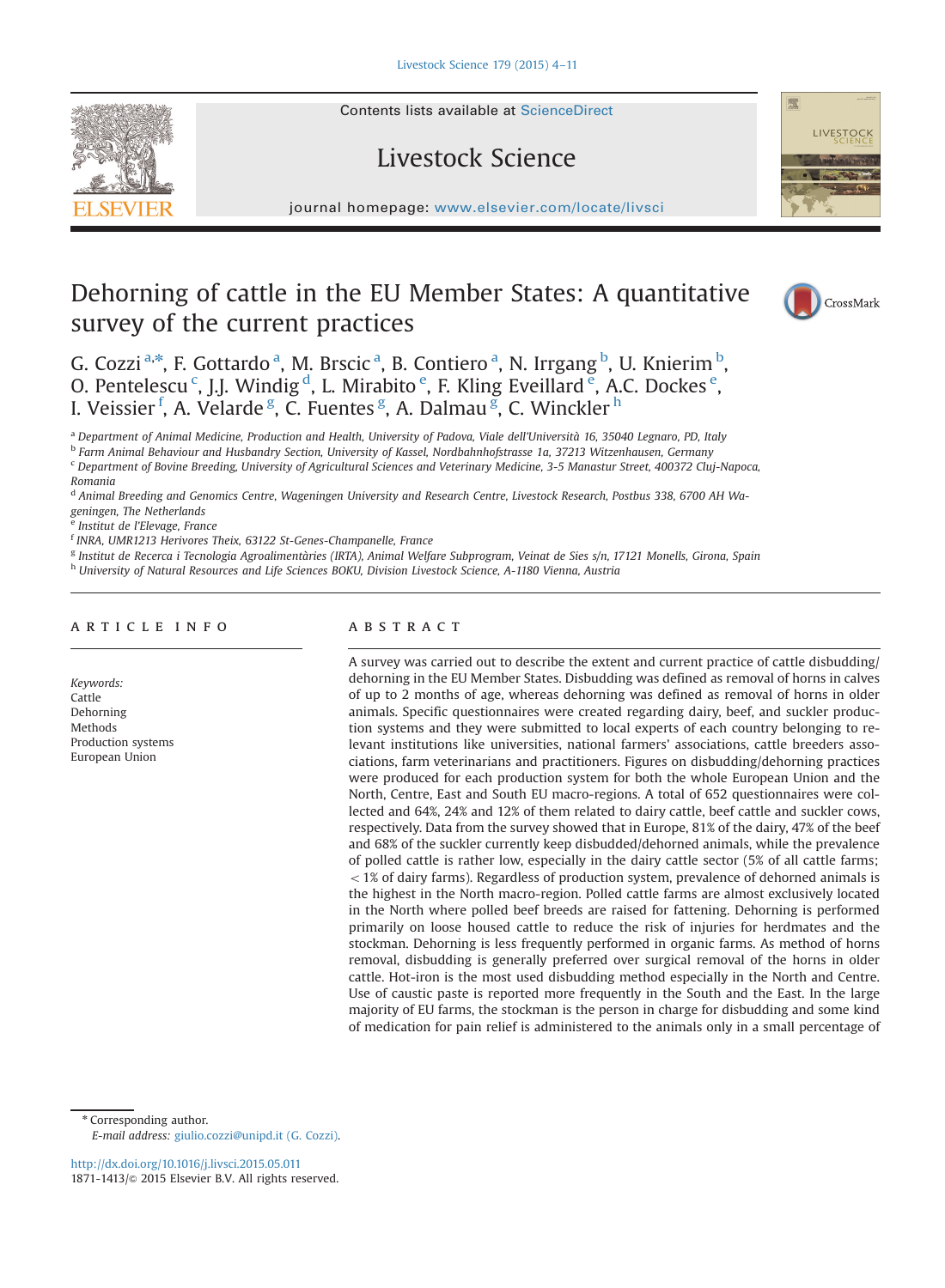farms  $( $30\%$ )$ . Surgical dehorning of more aged cattle is mainly performed with the wire/ saw method. Compared to disbudding, it is more often carried out by a veterinarian and pre- and post operative medications (44% farms) is also more common.

 $\odot$  2015 Elsevier B.V. All rights reserved.

## 1. Introduction

Animal welfare is becoming an important issue in the European scenario of livestock husbandry and farm practices. Together with other changes of the phenotype that have become a common practice in the modern animal husbandry (e.g. beak trimming of laying hens, castration and tail docking of piglets), the removal of the horn buds or of the horn in cattle has been under the scrutiny of public opinion. Dehorning of cattle is common practice particularly in modern dairy holdings, in order to reduce the risk for the stockpersons during routine management practices and veterinary examinations (Duffield, 2008). Horned cows can also cause injuries to herd mates during aggressive interactions and competition at the feeding gate (NFACC, 2009; AVMA, 2010).

So far, available data on dehorning practices have been gathered only from dairy farms of traditional dairy areas of North America and Europe (Fulwider et al., 2008; Gottardo et al., 2011; Hoe and Ruegg, 2006; Misch et al. 2007; Stock et al., 2013; Vasseur et al., 2010). No published information is available for beef and suckling herds.

In the European Union, the practice of dehorning is regulated by the European Council Directive 98/58/EC (1998), laying down the general minimum standards for the protection of farm animals. According to the Directive, animals should not experience unnecessary pain, suffering or injury. As all member states and the European Union are contracting parties to the European Convention for the Protection of Animals Kept for Farming Purposes, the Recommendation concerning Cattle (Council of Europe Standing Committee, 1988) applies. It lays down that except for chemical and heat cauterization in calves under four weeks of age, disbudding/dehorning shall be carried out under local anaesthesia by a veterinary surgeon or any other person qualified according to domestic legislation. However, national rules regarding disbudding/dehorning are rather inhomogeneous (Cozzi et al., 2009). Moreover, information on the actual implementation of possible legal standards and on current practices are very scarce. Therefore, in order to broaden the existing knowledge to which extent cattle are dehorned and the way the procedures are carried out, a quantitative survey was carried out in the EU Member States within the tender project Alternatives to Castrations and Dehorning (SANCO, 2009) funded by Directorate General for Health & Consumer of the European Commission. Main tasks of the survey were to assess how many farms are dehorning their cattle, why and how the procedure is carried out. Figures on dehorning practices and on the prevalence of disbudding/dehorning were produced for the European Union as all and comparisons could be made between the 4 EU macro-regions (North, Centre, East and South) and between production systems (dairy, beef and suckler).

## 2. Materials and methods

The survey covered the whole European Union by establishing contacts in each Member State with local experts from relevant institutions like universities, national farmers' associations, cattle breeders associations, farm veterinarians and practitioners. Disbudding was defined as removal of the horn buds in calves of up to 2 months of age, whereas dehorning was defined as removal of the horns in older animals.

#### 2.1. Questionnaires

Three specific questionnaires were created and submitted to local experts of dairy, beef and suckler herds husbandry in all Member States. Beef farms were classified as specialized units addressed to the fattening and finishing of young cattle for beef production. Suckler herds were productive units that maintain a breeding herd and usually sell weaned calves to beef farms. In each EU country, the questionnaires gathered information on herd management and housing systems. Specific questions were addressed towards the dehorning practices and the presence of polled cattle. Further questions were focused on the method used to disbud/dehorn, the person in charge of the procedure, the use of medications pre- or/ and post-dehorning (sedation, local anaesthesia, analgesia and their combination) and the postoperative use of a local disinfectant. A last question addressed the main reason for carrying out the practice choosing among 6 alternatives answers: 1. to reduce the risk of injuries for the stockman; 2. to reduce the risk of injuries among herdmates; 3. to allow an easier cattle handling; 4. to adjust cattle to existing housing facilities (i.e. feeding rack); 5. to reduce carcass depreciation due to skin lesions; 6. other reasons (reported by the respondent).

## 2.2. Data collection and statistical analysis

Data were collected from January to April 2009 and processed at European level according to the production system (dairy, beef and suckler). Further data processing considered a geographical factor by allocating the EU countries in 4 macro-regions as follows: North (Denmark, Estonia, Finland, Ireland, Latvia, Lithuania, Sweden and United Kingdom); Centre (Austria, Belgium/Luxemburg, Czech Republic, France, Germany, Netherlands and Slovakia); East (Bulgaria, Hungary, Poland, Romania and Slovenia); South (Cyprus, Greece, Italy, Portugal and Spain).

Overall results for the European Union and the four macro-regions were calculated weighing data from each Member State by the number of cattle reared in the same country according to EUROSTAT 2007. Data reported for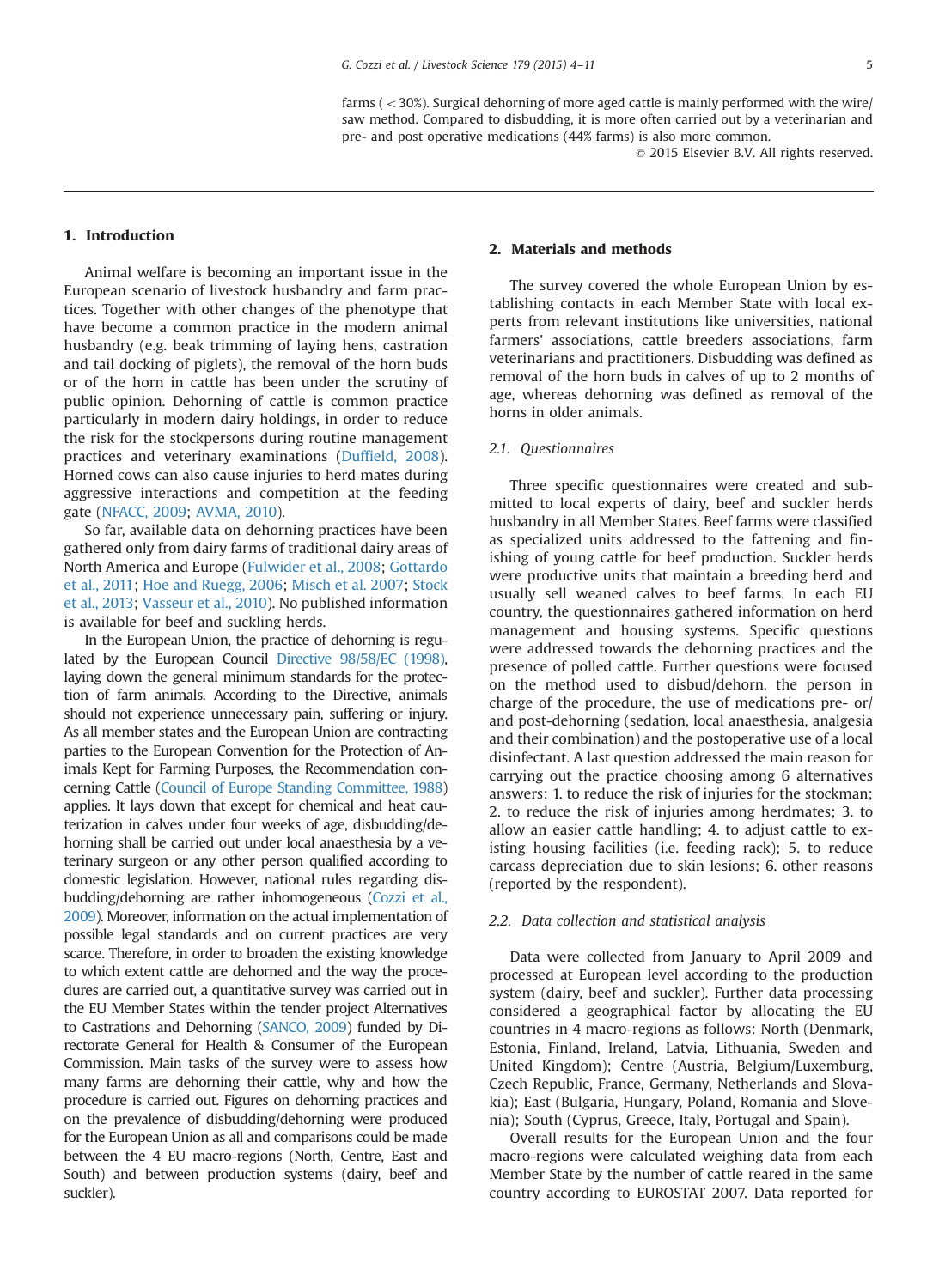dairy were used to define the national dairy cattle population. Suckler cows population in the different Member states was estimated using data reported for 'non dairy cows'. Since there were no official data about the national beef cattle population, this was estimated as a half of the number of young cattle with less than two years assuming that young replacements of dairy and suckler cows (female calves and heifers) would represent 50% of the young stocks.

Statistical analyses were performed using the SAS program (SAS 9.1, SAS Institute, Inc., Cary, NC, USA). Chisquare tests with Marascuillo procedure were performed to simultaneously test the differences between all pairs of proportions of a given independent variable related to the dehorning practice with the levels of classifications factors, such as production systems and EU macro-regions. A similar approach was used for the analysis of the disbudding/dehorning method considering the person in charge (stockman, veterinarian or other) and pharmaceutical treatment (use and type of medication) as classification factors. When there was a significant difference among levels ( $P < 0.05$ ) odd ratios (OR) and 95% confidence interval (CI) were calculated. Simple Pearson correlation between the direct involvement of a veterinary in the dehorning procedure and the use of some medication were calculated by PROC CORR.

## 3. Results

## 3.1. General information on cattle production systems from the respondents

In total, 652 questionnaires were collected over the 4 months period (Table 1). Almost two thirds of the questionnaires reported information on dairy cattle farms while beef and suckler herds experts contributed 24% and 12% of the total number of collected questionnaires, respectively. When the geographical origin of the dataset was taken into account, 41% of the questionnaires came from countries included in the Eastern macro-region, 31% from the Centre, 20% from the South and the remaining 7% from Northern Europe.

Regardless of production system, loose housing was by far the predominant cattle housing system that appeared in reported questionnaires (Table 1). Loose housing systems were more frequent in beef farms  $(P<0.001)$  while tie stall farms were a more common feature of small scale dairy holdings ( $P < 0.001$ ) mainly located in the East and Centre macro-regions. Permanent pasture grazing was reported to be a rearing system only for suckler herds and its low prevalence was equally distributed across macroregions (Table 1).

Conventional production schemes prevailed throughout the EU (97% of farms) with the highest proportions of organic farms reported for the North (6%), and Centre (4%) macro-regions (Table 1). However for both production schemes, no significant effect due to herd type and macroregions was reported.

## 3.2. Dehorning practice and production system

The overall prevalence of farms with dehorned cattle was about 61% (Table 2). The practice of dehorning was less frequent in beef cattle farms as compared to dairy and suckler herds ( $OR = 0.63$ ). The overall prevalence of farms with polled cattle was very low (5%), with a – though not significantly – lower proportion of dairy farms ( $\langle 1 \rangle$ ).

Farms with loose housing system had a higher prevalence of dehorning than tie-stall farms (67.0 vs 17.1%;  $P < 0.001$ ) and the calculated likelihood to be dehorned for loose housed animals was almost four times greater than that of tethered ones  $(OR = 3.94$  and 95% C.I. 2.50–6.21). However, for both housing systems, dehorning was less frequent for beef as compared to dairy and suckler herds (loose housing: beef vs dairy + suckler  $OR = 0.63$  and 95% C. I. 0.56–0.77; tie-stalls: beef vs dairy + suckler  $OR = 0.19$  and 95% C.I. 0.10–0.37;  $P < 0.001$ ). Dehorning was reported to be more frequent in conventional than in organic farms (62.6 vs 22.1%;  $P < 0.001$ ) The difference between these two production schemes was more pronounced in beef cattle farms than in dairy and suckler (conventional scheme: beef vs dairy+suckler  $OR = 0.71$  and 95% C.I. 0.57–0.88; organic scheme: beef vs dairy + suckler  $OR = 0.10$  and 95% C.I. 0.04–0.26;  $P < 0.001$ ).

Seventy-five percent of the farms who dehorn their

#### Table 1

Number of questionnaires (expert responses) and reported information about prevalence of cattle housing systems and production schemes relating to production system and European Union macro-regions.

| Item                                                                                | Overall                                                | Production system                                     |                                             | P                                              |                    | EU macro-region                           |                                          |                                        |                                            |                             |
|-------------------------------------------------------------------------------------|--------------------------------------------------------|-------------------------------------------------------|---------------------------------------------|------------------------------------------------|--------------------|-------------------------------------------|------------------------------------------|----------------------------------------|--------------------------------------------|-----------------------------|
|                                                                                     |                                                        | Beef                                                  | Dairy                                       | Suckler                                        |                    | North                                     | Centre                                   | East                                   | South                                      |                             |
| Questionnaires, n<br>Housing system:                                                | 652                                                    | 157                                                   | 419                                         | 76                                             |                    | 47                                        | 205                                      | 269                                    | 131                                        |                             |
| Loose housing, % of farms<br>Tie stall, % of farms<br>Permanent grazing, % of farms | $80.7^{\alpha}$<br>17.1 <sup>β</sup><br>$2.2^{\gamma}$ | 91.0 <sup>a</sup><br>9.0 <sup>b</sup><br>$\mathbf{0}$ | $66.8^{b}$<br>33.1 <sup>a</sup><br>$\Omega$ | 72.8 <sup>b</sup><br>12.7 <sup>b</sup><br>14.5 | < 0.001<br>< 0.001 | $90.5^{\rm a}$<br>5.9 <sup>b</sup><br>3.6 | $78.2^{ab}$<br>20.1 <sup>ab</sup><br>1.6 | $64.1^{b}$<br>35.2 <sup>a</sup><br>0.7 | $85.5^{\rm a}$<br>11.3 <sup>b</sup><br>3.1 | < 0.001<br>< 0.001<br>0.709 |
| Production scheme:<br>Conventional, % of farms<br>Organic, % of farms               | $96.6^{\alpha}$<br>$3.4^{\beta}$                       | 97.5<br>2.5                                           | 96.4<br>3.5                                 | 94.0<br>6.0                                    | 0.254<br>0.450     | 94.2<br>5.8                               | 98.5<br>3.5                              | 99.5<br>0.3                            | 98.1<br>1.9                                | 0.100<br>0.151              |

a,b,c: values within a row with different superscripts for a given classification factor differ at the reported P value.

α, β, γ: values within a column with different superscripts for a given variable differ at  $P < 0.001$ .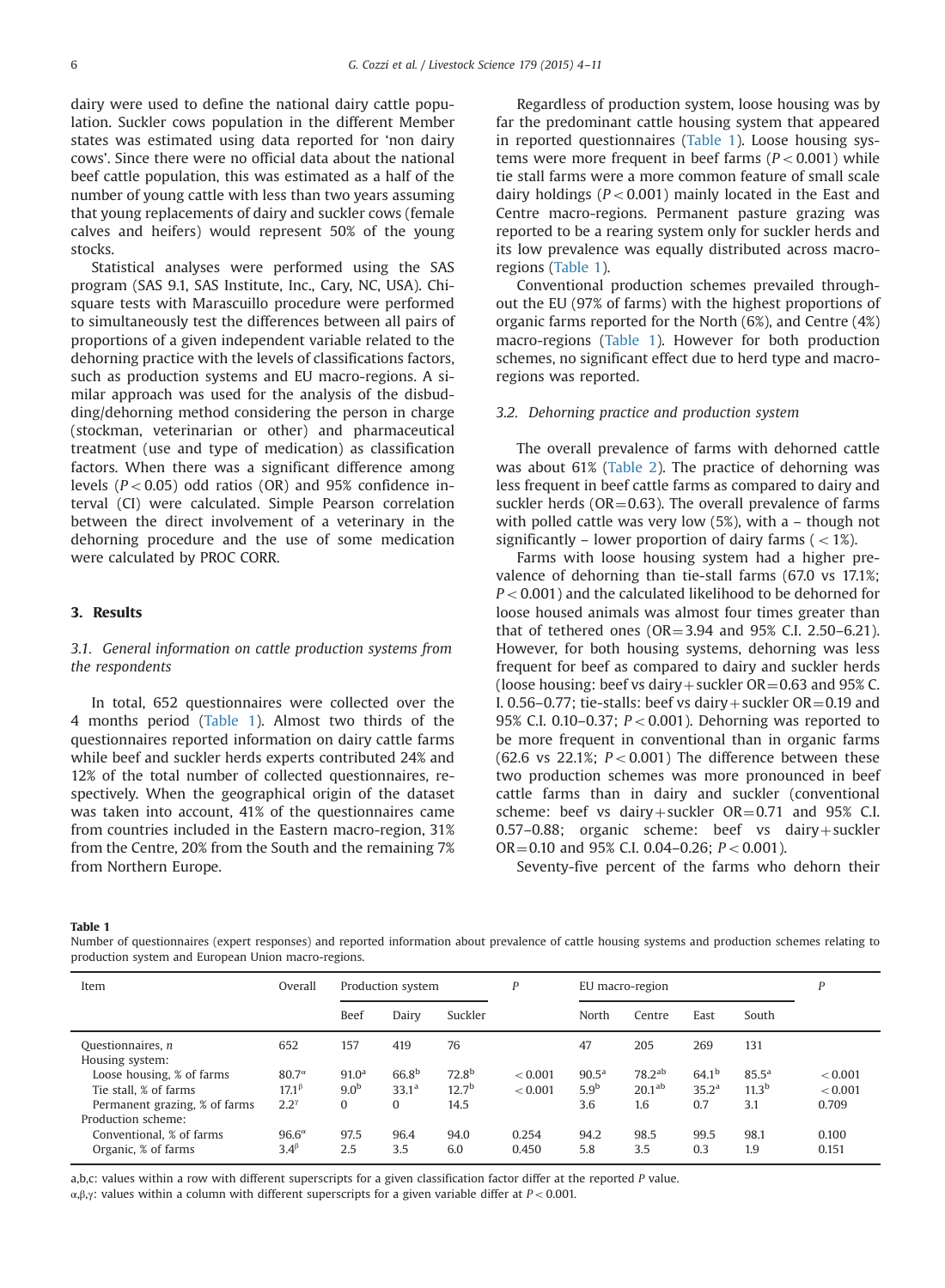| Table 2<br>Effect of production system on the prevalence of disbudding/dehorning and methods used in the European Union. |                   |  |           |            |         |  |  |  |  |  |
|--------------------------------------------------------------------------------------------------------------------------|-------------------|--|-----------|------------|---------|--|--|--|--|--|
| Overall                                                                                                                  | Production system |  | Contrasts | Odds ratio | 95% C.I |  |  |  |  |  |

| Overall           |                    |                                         |                                                             | P                                      | Contrasts    | Odds ratio   | 95% C.I.      |
|-------------------|--------------------|-----------------------------------------|-------------------------------------------------------------|----------------------------------------|--------------|--------------|---------------|
|                   | Beef $(B)$         | Dairy $(D)$                             | Suckler (S)                                                 |                                        |              |              |               |
| 60.6              | 46.8 <sup>b</sup>  | 80.7 <sup>a</sup>                       | 67.6 <sup>a</sup>                                           | < 0.001                                | B vs $(D+S)$ | 0.63         | $0.51 - 0.79$ |
| 4.9               | 7.3                | 0.9                                     | 4.7                                                         | 0.135                                  |              |              |               |
| 74.7              | 71.3 <sup>b</sup>  | 88.8 <sup>a</sup>                       | $57.8^{b}$                                                  | < 0.001                                | D vs $(B+S)$ | 1.38         | $1.22 - 1.56$ |
| $71.0^{\alpha}$   | $68.4^{ab}$        | 80.4 <sup>a</sup>                       | 60.8 <sup>b</sup>                                           | 0.011                                  | D vs S       | 1.31         | $1.09 - 1.58$ |
| $25.7^{\beta}$    | 28.2 <sup>ab</sup> | 16.0 <sup>b</sup>                       | 36.2 <sup>a</sup>                                           | 0.006                                  | D vs S       | 0.44         | $0.26 - 0.75$ |
| $2.7^{\gamma}$    | 2.6                | 3.5                                     | 1.7                                                         | 0.879                                  |              |              | -             |
| 27.6              | $26.2^{ab}$        | 35.5 <sup>a</sup>                       | 16.3 <sup>b</sup>                                           | 0.008                                  | D vs S       | 2.25         | 1.34-3.78     |
|                   |                    |                                         |                                                             |                                        |              |              |               |
| 24.7              | 27.9 <sup>a</sup>  | 11.1 <sup>b</sup>                       | 41.0 <sup>a</sup>                                           | < 0.001                                | D vs $(B+S)$ | 0.32         | $0.18 - 0.57$ |
| $72.5^{\alpha}$   | $68.8^{b}$         | 83.8 <sup>a</sup>                       | 62.7 <sup>b</sup>                                           | 0.004                                  | D vs $(B+S)$ | 1.27         | $1.12 - 1.45$ |
| 26.7 <sup>β</sup> |                    |                                         |                                                             | 0.004                                  | D vs S       | 0.44         | $0.26 - 0.75$ |
| 43.4              |                    |                                         |                                                             | < 0.001                                |              | 1.56         | $1.22 - 2.00$ |
|                   |                    | 30.4 <sup>ab</sup><br>37.9 <sup>b</sup> | Production system<br>15.7 <sup>b</sup><br>57.2 <sup>a</sup> | 36.0 <sup>a</sup><br>35.3 <sup>b</sup> |              | D vs $(B+S)$ |               |

a,b,c: values within a row with different superscripts for a given classification factor differ at the reported P value.

α, β, γ: values within a column with different superscripts for a given variable differ at  $P < 0.001$ .

1: sedation, local anaesthesia, analgesia or a combination among these main treatments.

2: dehorning shears, choppers, grinders and guillotines.

cattle reported disbudding as the method for horn removal (Table 2). The use of disbudding showed the highest prevalence in dairy herds ( $P < 0.001$ ). Hot-iron cauterization was the main disbudding method followed by caustic paste and scoop/tube in descending order ( $P < 0.001$ ). The use of hot iron disbudding was more likely in dairy than in suckler herd farms ( $OR = 1.31$ ;  $P = 0.011$ ) whereas caustic paste showed an opposite trend (OR=0.44;  $P < 0.01$ ) with beef cattle farms always intermediate (Table 2). Less than 30% of farms performing disbudding used some medications before and/or after the procedure and the likelihood of a drug treatment was more than double in dairy than suckler herds ( $OR = 2.25$ ;  $P < 0.009$ ).

Dehorning of cattle (older than 2 months) had an overall prevalence of 24.7% and it was mostly performed in suckler and beef cattle farms  $(P < 0.001)$  (Table 2). Wire/ saw was the main method of dehorning and its use was more frequent in dairy than in suckler and beef cattle farms ( $P < 0.005$ ). The use of some medication before and/ or after the procedure was reported by more than 40% of farms performing the dehorning and the likelihood of a drug treatment was higher in dairy than in beef and suckler farms ( $OR = 1.56$ ;  $P < 0.001$ ).

### 3.3. Dehorning practice and EU geographic areas

There was a significant effect of the geographic area  $(P<0.001)$  on the prevalence of cattle dehorning within EU (Table 3). The highest prevalence was reported for the North macro-region (85.6% of the farms), followed by the Centre (61.2%) and by East and South in descending order (46.4 and 36.6%, respectively). In the North macro-region, there was also the highest percentage of farms rearing polled cattle, whereas these farms were rarely reported in the other regions  $(P<0.001)$ . At this regard, it must be noticed that the same farm might host dehorn and polled cattle and therefore it could have been counted in both categories.

Moving from North to South, there was a decreasing trend for the percentage of farms performing disbudding, according to a significant macro-region effect  $(P < 0.001)$ . Hot-iron cauterization was reported as the main disbudding method used in the North and in the Centre, while caustic paste was prevailing in the East and the South (Table 3). There was no difference across EU macro-regions on the use of some medications around disbudding.

A higher prevalence of farms dehorning cattle older than 2 months was reported in the South and in the East macro-regions ( $P < 0.001$ ), where the procedure was mostly performed using the wire/saw method. This method was also common in the Centre and the North but in both macro-regions there was a greater use of alternative tools like dehorning shears, choppers, grinders and guillotines. The use of some medications before and/or after the procedure showed a significant effect of the geographical region ( $P < 0.001$ ), being higher in the North and East than in the South area (Table 3).

## 3.4. Person in charge of the procedure and use of medication

Regardless of the method used to disbud the young calves, the stockman was reported as the person most frequently performing the procedure (Table 4). Numerically, caustic paste was reported to be almost exclusively applied by farm personnel, while as compared to this method, hot-iron and scoop/tube disbudding were more frequently carried out by the farm veterinarian. The involvement of an external technical assistants (included in the category 'other') was of only minor importance. The use of medication was significantly dependent on the method used for calf disbudding ( $P < 0.001$ ). Prevalence of the use of drugs was reported to be the highest with hotiron cauterization (51%), it was halved in farms using scoop/tube (26%) and the lowest in the case of the use of caustic paste (6%). A combination of sedation and local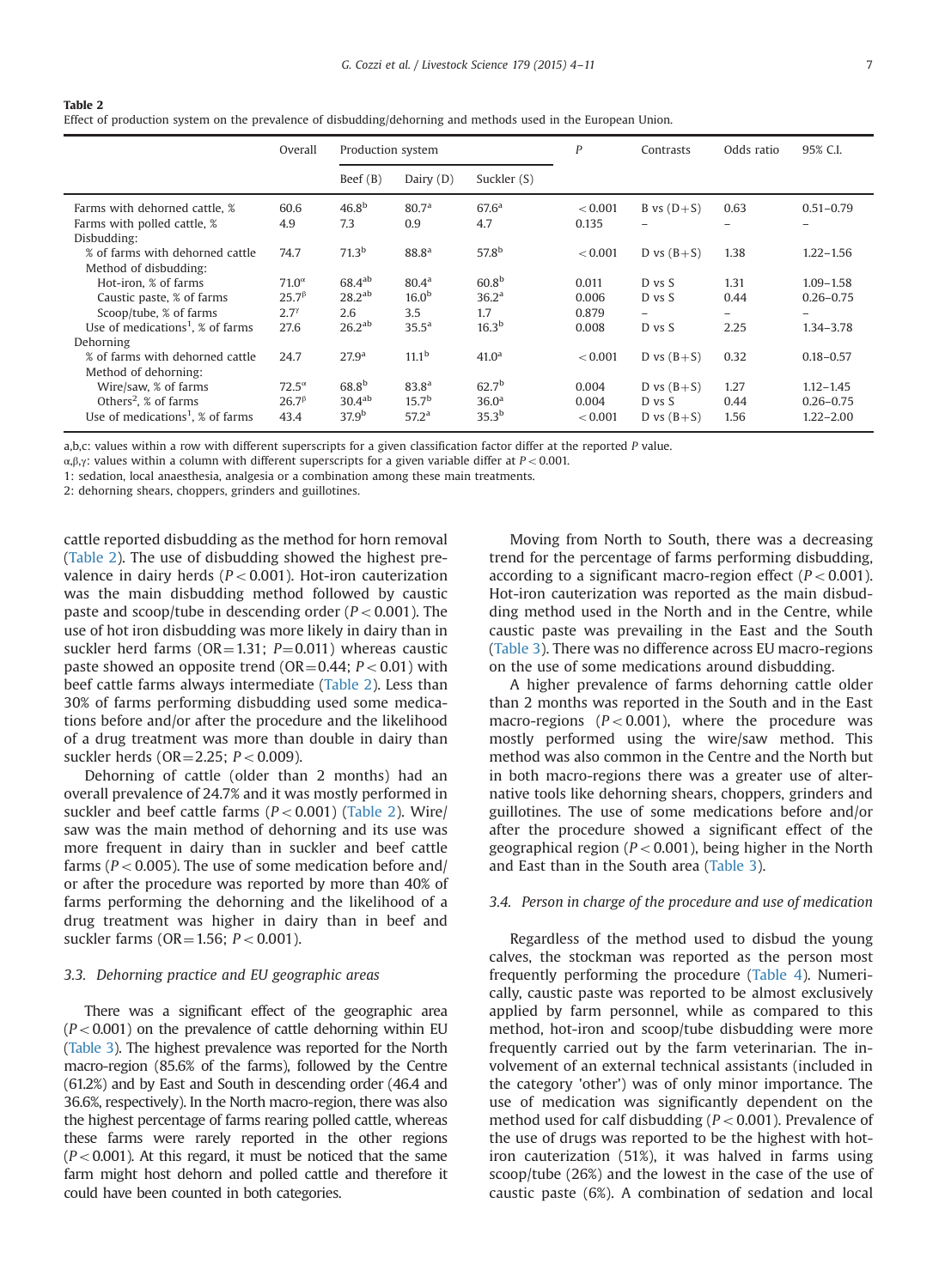#### Table 3

Effect of geographic area on the prevalence of disbudding/dehorning and methods used in the European Union.

|                                                 | EU macro-regions  |                    | $\boldsymbol{P}$   |                   |         |
|-------------------------------------------------|-------------------|--------------------|--------------------|-------------------|---------|
|                                                 | North             | Centre             | East               | South             |         |
| Farms with dehorned cattle, %                   | 85.6 <sup>a</sup> | 61.2 <sup>b</sup>  | $46.4^{bc}$        | 36.6 <sup>c</sup> | < 0.001 |
| Farms with polled cattle, %                     | 16.9 <sup>a</sup> | 1.4 <sup>b</sup>   | 1.9 <sup>b</sup>   | 0.8 <sup>b</sup>  | < 0.001 |
| Disbudding:                                     |                   |                    |                    |                   |         |
| % of farms with dehorned cattle                 | 87.7 <sup>a</sup> | 79.2 <sup>ab</sup> | $64.0^{bc}$        | 53.7 <sup>c</sup> | < 0.001 |
| Method of disbudding:                           |                   |                    |                    |                   |         |
| Hot-iron, % of farms                            | 91.1 <sup>a</sup> | 83.7 <sup>a</sup>  | 40.0 <sup>b</sup>  | $35.1^{\rm b}$    | < 0.001 |
| Caustic paste, % of farms                       | 6.7 <sup>b</sup>  | 16.2 <sup>b</sup>  | 52.3 <sup>a</sup>  | 57.2 <sup>a</sup> | < 0.001 |
| Scoop/tube, % of farms                          | 2.2               | 0.1                | 7.7                | 7.7               | 0.060   |
| Use of medications <sup>1</sup> , $\%$ of farms | 25.4              | 32.2               | 21.5               | 22.8              | 0.310   |
| Dehorning                                       |                   |                    |                    |                   |         |
| % of farms with dehorned cattle                 | 12.3 <sup>c</sup> | 20.8 <sup>bc</sup> | 36.0 <sup>ab</sup> | 42.9 <sup>a</sup> | < 0.001 |
| Method of dehorning:                            |                   |                    |                    |                   |         |
| Wire/saw, % of farms                            | 54.1 <sup>b</sup> | 70.9 <sup>b</sup>  | 93.8 <sup>a</sup>  | 87.3 <sup>a</sup> | < 0.001 |
| Others <sup>2</sup> , $%$ of farms              | 42.2 <sup>a</sup> | 29.1 <sup>a</sup>  | 6.2 <sup>b</sup>   | 12.7 <sup>b</sup> | < 0.001 |
| Use of medications <sup>1</sup> , $%$ of farms  | $52.5^{\rm a}$    | 41.4 <sup>ab</sup> | 56.8 <sup>a</sup>  | 28.1 <sup>b</sup> | < 0.001 |

a,b,c: values within a row with different superscripts for a given classification factor differ at the reported P value.

1: sedation, local anaesthesia, analgesia or a combination among these main treatments.

2: dehorning shears, choppers, grinders and guillotines.

## Table 4

Person in charge of disbudding/dehorning and use of medications and postoperative disinfection.

| Method of dehorning                                                                              | Person in charge                                         |                                                     |                                                       | Use of medications                                  |                                                    |                                                             | Postoperative<br>disinfection                  |                                                         |                                                    |
|--------------------------------------------------------------------------------------------------|----------------------------------------------------------|-----------------------------------------------------|-------------------------------------------------------|-----------------------------------------------------|----------------------------------------------------|-------------------------------------------------------------|------------------------------------------------|---------------------------------------------------------|----------------------------------------------------|
|                                                                                                  |                                                          |                                                     |                                                       |                                                     | Type of medication (% of total medications)        |                                                             |                                                |                                                         |                                                    |
|                                                                                                  | Stockman                                                 | Veterinarian                                        | Technical<br>assistant                                | (% of<br>farm)                                      | SED <sup>1</sup>                                   | LA                                                          | AG                                             | COMB                                                    | (% of farms)                                       |
| Disbudding:<br>Hot-iron, % of farms<br>Caustic paste, % of<br>farms<br>Scoop/tube, % of<br>farms | 71.7 <sup>a</sup><br>$92.3^{\rm a}$<br>59.9 <sup>a</sup> | 24.7 <sup>b</sup><br>2.6 <sup>b</sup><br>$39.6^{b}$ | 3.6 <sup>c</sup><br>5.1 <sup>b</sup><br>$0.5^{\circ}$ | $50.7^{\alpha}$<br>$5.6^{\gamma}$<br>$25.9^{\beta}$ | $24.8^{b}$<br>21.2 <sup>ab</sup><br>$22.6^{\rm b}$ | 26.6 <sup>b</sup><br>28.8 <sup>a</sup><br>49.9 <sup>a</sup> | $2.4^{\circ}$<br>$12.5^{\rm b}$<br>$20.0^{bc}$ | 46.2 <sup>a</sup><br>37.5 <sup>a</sup><br>$7.5^{\circ}$ | $59.9^{\alpha}$<br>$21.8^{\beta}$<br>$66.6^\alpha$ |
| Dehorning:<br>Wire/saw, % of<br>farms<br>Other <sup>2</sup> , $%$ of farms                       | 48.6 <sup>a</sup><br>32.7 <sup>b</sup>                   | 47.3 <sup>a</sup><br>$61.4^{\rm a}$                 | 4.1 <sup>b</sup><br>5.9 <sup>c</sup>                  | 55.8<br>52.5                                        | $22.3^{\rm b}$<br>$13.6^{b}$                       | 32.0 <sup>ab</sup><br>34.3 <sup>a</sup>                     | 3.6 <sup>c</sup><br>12.7 <sup>b</sup>          | 42.1 <sup>a</sup><br>39.5 <sup>a</sup>                  | 72.4<br>71.8                                       |

1: SED = sedation; LA = local anaesthesia; AG = analgesia; COMB = combination among SED and/or LA and/or AG.

a,b,c: values within a row with different superscripts for a given classification factor differ at  $P < 0.001$ .

α, γ,β: values within a column with different superscripts for a given variable differ at  $P < 0.001$ .

2: dehorning shears, choppers, grinders and guillotines.

#### Table 5 Main reasons for cattle dehorning according to production system and EU macro-region (% of total responses).

|                                                                                                                                                                                                                                                   | Overall                                                                                                           | Production system                                                         |                                                                           |                                                                                   | P                                                    | EU macro-regions                                                                           |                                                                         |                                                                                                     | P                                                                                            |                                                 |
|---------------------------------------------------------------------------------------------------------------------------------------------------------------------------------------------------------------------------------------------------|-------------------------------------------------------------------------------------------------------------------|---------------------------------------------------------------------------|---------------------------------------------------------------------------|-----------------------------------------------------------------------------------|------------------------------------------------------|--------------------------------------------------------------------------------------------|-------------------------------------------------------------------------|-----------------------------------------------------------------------------------------------------|----------------------------------------------------------------------------------------------|-------------------------------------------------|
|                                                                                                                                                                                                                                                   |                                                                                                                   | Beef                                                                      | Dairy                                                                     | Suckler                                                                           |                                                      | North                                                                                      | Centre                                                                  | East                                                                                                | South                                                                                        |                                                 |
| To reduce the risk of injures among herdmates<br>To reduce the risk of injures for the stockman<br>To allow easier handling<br>To adjust cattle to existing housing facilities<br>To reduce carcass depreciation due to skin lesions<br>Other $1$ | $53.6^\alpha$<br>$23.6^{\beta}$<br>13.4 <sup>βγ</sup><br>$6.8^{\gamma}$<br>$5.1^{\gamma}$<br>$12.4^{\beta\gamma}$ | $48.6^{b}$<br>27.1 <sup>b</sup><br>10.0<br>7.4<br>8.4<br>8.4 <sup>b</sup> | 65.7 <sup>a</sup><br>6.5 <sup>c</sup><br>15.5<br>7.5<br>*.<br>$13.3^{ab}$ | 46.8 <sup>b</sup><br>45.4 <sup>a</sup><br>21.1<br>3.6<br>3.6<br>24.1 <sup>a</sup> | 0.016<br>< 0.001<br>0.122<br>0.580<br>0.232<br>0.005 | 1.1 <sup>b</sup><br>54.1 <sup>a</sup><br>$23.3^{b}$<br>$17.1^{\text{a}}$<br>$\ast$<br>34.0 | 70.4 <sup>a</sup><br>$4.4^{\circ}$<br>2.1 <sup>c</sup><br>*<br>sk.<br>* | 64.7 <sup>a</sup><br>12.8 <sup>c</sup><br>6.6 <sup>c</sup><br>17.2 <sup>a</sup><br>$\ast$<br>$\ast$ | 70.0 <sup>a</sup><br>40.7 <sup>b</sup><br>34.3 <sup>a</sup><br>$4.2^{\rm b}$<br>27.7<br>24.7 | < 0.001<br>< 0.001<br>< 0.001<br>0.007<br>0.118 |

α, β,γ: values within a column with different superscripts for a given variable differ at  $P < 0.001$ .

a,b,c: values within a row with different superscripts for a given classification factor differ at the reported P value.

\*Never reported as main reason.

1: Welfare purpose, obligations from cattle markets, slaughterhouses and insurances.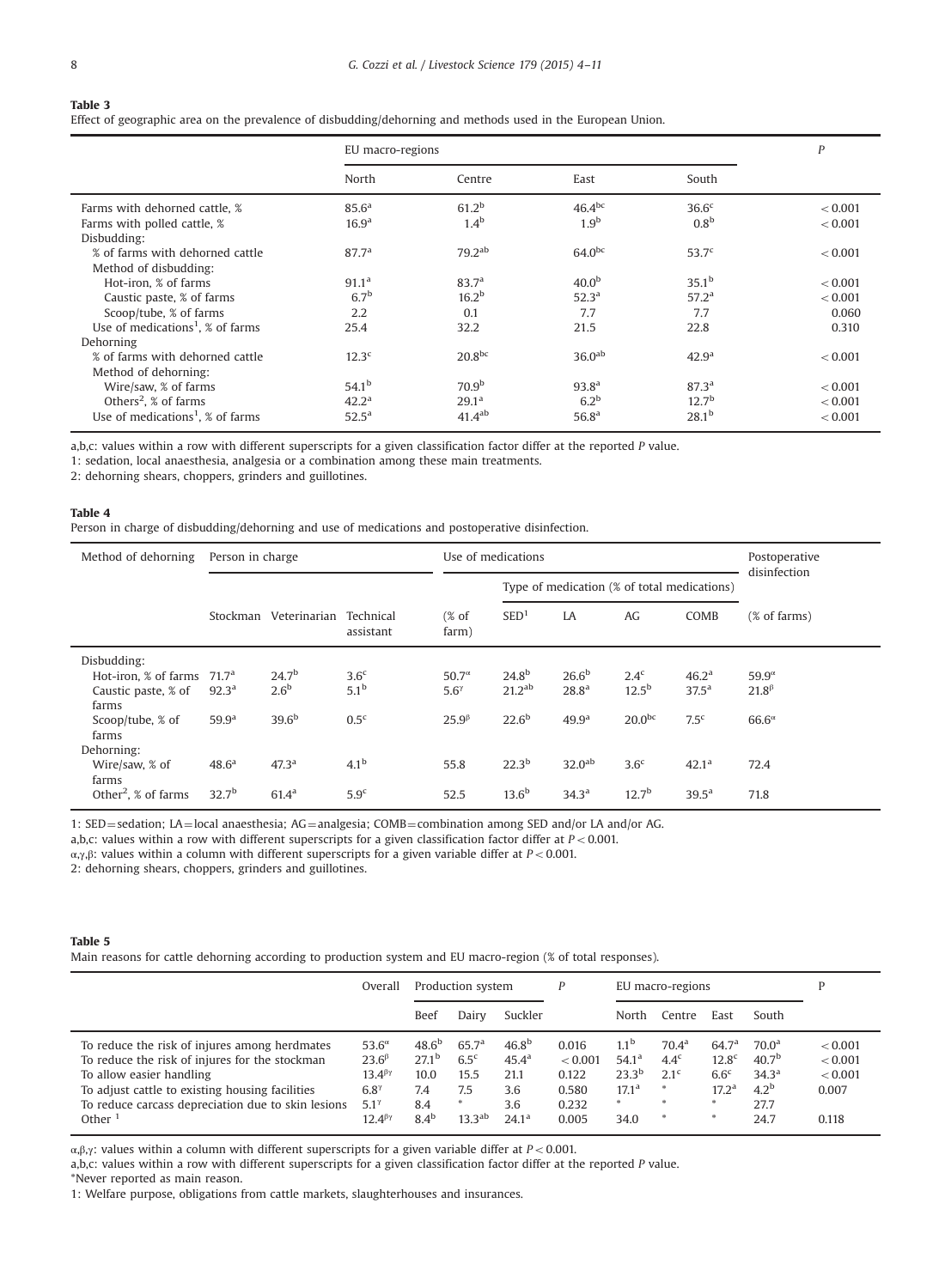anaesthesia was the protocol most frequently applied before the procedure by farms using hot-iron cauterization (Table 4). Local anaesthesia prevailed when using scoop/ tube. As regards disbudding methods, postoperative use of a topic disinfectant was more frequent than preoperative use of some medication. Prevalence of local disinfection was higher when using hot cauterization or scoop/tube (Table 4).

Dehorning of cattle older than two months was reported to be carried out with a greater direct intervention by veterinary practitioners, often with the assistance of the farm personnel (Table 4). The veterinarian is mostly in charge of horn removal when using alternative tools like dehorning shears, choppers and guillotines. Regardless of the method, the prevalence of farms using some medication and postoperative local disinfection are above 55% and 70%, respectively. Regarding preoperative medications local anaesthesia alone or combined with a sedation were reported as the most frequent protocols (Table 4).

#### 3.5. Main reasons for dehorning

Disbudding/dehorning was primarily considered an effective solution to reduce the risk of injuries among loose housed cattle (Table 5). This motivation was more frequently mentioned with regard to dairy farming as compared to other production systems  $(P< 0.02)$ . Lowering the risk of injuries for the stockman was reported as main reason to perform dehorning by 24% of the respondents and this motivation was particularly relevant for suckler herds  $(P< 0.001)$ .

To allow an easier handling of cattle (13%) and other reasons, such as welfare considerations and obligations from cattle markets, slaughterhouses or insurances (12%), were numerically but not significantly less important than stockman's safety. When the EU-macro-region was considered as classification factor, the reduced risk of injuries among herdmates was mostly reported as the main reason for all regions except for the North  $(P<0.001)$  where reducing the risk of injuries for the stockman was prevailing  $(P<0.001)$ . Multiple answers to this question were most common in the South than in the other macro-regions.

## 4. Discussion

The different number of questionnaires collected according to the production system seems to reflect the interest for dehorning practice among dairy, beef and suckler farms with a clear prevalence of the dairy sector.

Data from the survey show that the practice of dehorning is quite common in Europe and it is more frequently performed in dairy and suckler herds reared in the North macro-region. The high prevalence of dehorning recorded for the dairy farms is consistent with the results of recent surveys carried out in US, Italy and Canada (Fulwider et al., 2008; Gottardo et al., 2011; Misch et al., 2007). The practice of dehorning is instead less frequent in beef farms and this low prevalence mainly arises from the South and East macro-regions. Even though some caution must be applied in interpreting data from the beef and suckler survey due to the fewer questionnaires gathered, these results appear plausible. Mediterranean countries do not dehorn domestic cattle raised for beef production (Cozzi et al., 2009) and countries like Italy and Spain cover their national deficit of red meat by fattening young male stocks mainly imported from France and Eastern European countries (Cozzi, 2007). France has a little tradition in the practice of beef cattle dehorning, whereas in the East macro-region beef cattle is still often kept horned in small scale tie stall farms.

Rearing polled cattle genotypes as an alternative to cattle dehorning has been reported with a low prevalence exclusively in the North macro-region where polled beef cattle breeds such as Aberdeen Angus, Hereford, Galloway are kept for calves production. The introduction of the polled gene has so far been of lower importance for dairy cattle, but may be reinforced in future (Götz et al., 2015; Windig et al., 2015).

According to European Commission Directorate-General for Agriculture and Rural Development (DG-AGRI, 2010), in 2007 there were 2.4 million heads of organic certified cattle in the EU-27, representing 2.7% of the total cattle population. This value is quite close to that calculated from our dataset (3.4%). As regards cattle dehorning, the EU regulation EC No. 889/2008 on organic farming sets that this practice, along with other mutilations (i.e. taildocking), shall not be carried out routinely. The disbudding/dehorning practice and the presence of hornless dairy cattle are banned by Demeter International Production Standards (2009). In line with these principles, the outcomes of this survey showed that cattle raised in organic farms have a lower likelihood of being dehorned when compared to conventional farms ( $OR = 0.35$  and 95%) C.I. 0.24–0.53) and the practice is rarely used by beef farmers.

Disbudding is mainly performed by farm personnel and the use of pre- and post-operative medications is limited. Likely veterinarians are mostly not involved for economical reasons and because it is mostly not legally required (Cozzi et al., 2009). Moreover, veterinary skill is not perceived necessary, as for instance, for thermal cauterization it is reported that it does not require haemostasis and has minimal post-operative complications (Rebhun, 1995). The low use of local anaesthesia and sedation is partly associated with the operator, because in some countries use of anaesthetics or sedatives is legally restricted to veterinarians. Moreover, many farmers do not regard the procedure to be significantly painful for the animals (Kling-Eveillard et al., 2015). The even lower use of any analgesics presumably is linked to a generally low state of knowledge, even among veterinarians (Meintjes, 2012).

Some cattlemen consider caustic paste less hazardous than hot-iron, although its incorrect application may cause serious tissue damage to the calf (Stafford and Mellor, 2005) as well as to operators. Caustic substances have shown to be almost exclusively applied by the stockman and the lack of an immediate defence reaction by the calf could partially explain their rare combination with preoperative medications. In contrast, the marked calf reaction during hot iron disbudding makes the disbudding of sedated or anesthetized calves easier for the operator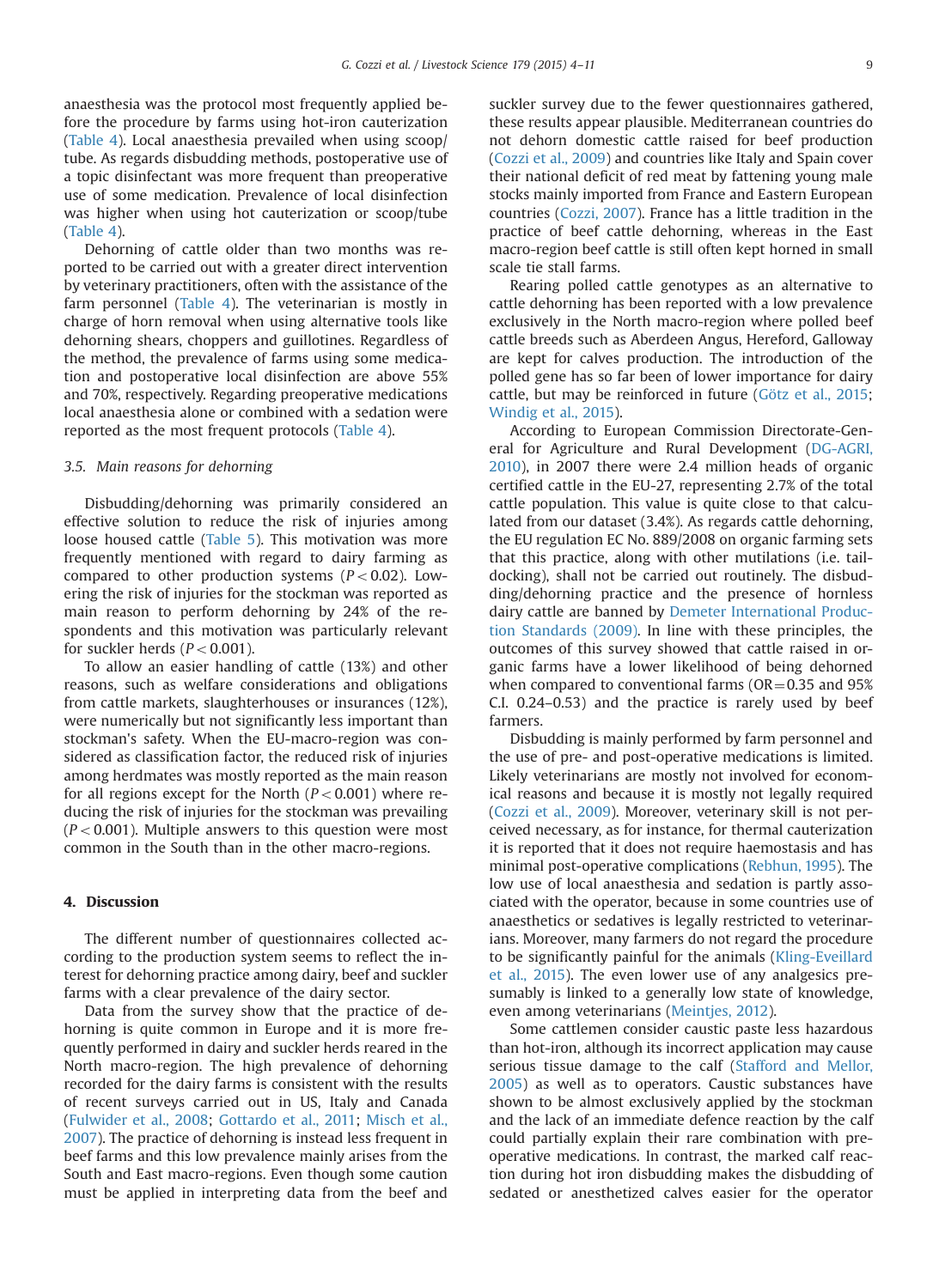(Caray et al., 2015; Stilwell et al., 2010). The highest prevalence of chemical cauterization observed in the East and South macro-regions could have several explanations: on the one hand this method is not allowed or not recommended in several countries of North and Centre, on the other hand its frequency tends to increase in countries where farmers are not legally allowed to detain and directly administer drugs used for pain relief. Moreover, the risk of unwanted tissue damage due to caustic paste is reduced in regions with dry climate. Additionally, in larger herds often hot iron disbudding is preferred as the less time-consuming method that, furthermore, can be applied effectively over a longer age period of the calves, so that there might be some relationship between herd size and disbudding method.

Although disbudding by thermal or chemical cauterization is currently considered the less invasive method for dehorning cattle, the procedure has been shown to be painful for the calf, and the use of anaesthesia and analgesia is recommended (Caray et al., 2015; Stafford and Mellor, 2011; Stilwell et al., 2010). At least the use of anaesthesia is also recommended by several veterinary guidelines (AVA, 2009; AVMA, 2010), by the Canadian code of practice for the care of dairy cattle (NFACC, 2009) as well by legal standards of single EU Member States, sometimes in association with certain age limits (Cozzi et al., 2009).

In the present survey, only 20%, 35% and 29% of the dairy, beef and suckler farms reported the use some kind of medication prior to disbudding, but treatment protocols have shown to be inconsistent within and between EU Member States. However, the reliability of the response received need to be treated with some caution because in some cases the distinction between sedation, anaesthesia and analgesia might not have been sufficiently clear.

Horn surgical removal is often carried out on adult animals and is a more invasive procedure than disbudding. Due to type and size of the inflicted wounds it causes more pain (Irrgang et al., 2015; Stafford and Mellor, 2005) and additionally it requires a higher level of restraint. A number of countries require the application of anaesthesia for this procedure in adult cattle and sometimes also the involvement of a veterinarian (Cozzi et al., 2009). This is also true for the Recommendation Concerning Cattle adopted by the Council of Europe Standing Committee (1988). The survey confirmed that a higher percentage of farms used some kind of medication prior and after the procedure and postoperative disinfection to reduce pain and the risk of complications, although reported protocols were inconsistent across the EU. Moreover, the highest direct intervention of a veterinary surgeon was found and it was positively correlated with the use of some medication  $(r=0.60; P<0.001)$ .

Surgical horns removal is less frequent than disbudding and it is mainly performed on bought in cattle to adapt them to existing housing facilities or for safety reasons when there is a change in the farm housing system (from tie to free stall). Dehorning is also performed as therapeutic procedure on horn-injured cattle. All these reported motivations are useful to explain the geographic difference recorded in the present survey. The practice is

more frequent in Mediterranean countries where import of cattle (mainly young stocks of beef breeds) is more relevant as well as in Eastern countries where many cattle farms are facing the transition from traditional tie stall to the loose housing system.

Horns removal was reported as an effective solution to reduce the risk of injuries for both cattle and stockman as well as to allow an easier handling of cattle. However the reasons for disbudding or dehorning animals were more closely investigated through focus groups (Kling-Eveillard et al., 2015). Nevertheless, cattle disbudding or dehorning can be avoided, but this requires special attention (Knierim et al., 2009; Waiblinger and Menke, 2009) or rearing polled animals (Götz et al., 2015).

## 5. Conclusions

Data from the survey showed that in EU Member States, 81% of dairy, 47% of beef and 68% of suckler herds are currently dehorned and, regardless of production systems, prevalence of dehorned animals is the highest in the North macro-region. Dehorning is performed primarily in farms with loose housing system to reduce the risk of injuries among herdmates and for stockman safety reasons. As a method of horns removal, disbudding of young calves is generally preferred over surgical dehorning of more aged cattle. The stockman is the main person in charge of calves disbudding. Surgical horns removal is performed with a more frequent use of medications and therefore it is more frequently carried out by a direct intervention of veterinary practitioners. The introduction of transnational legal standards concerning disbudding and dehorning should help to a harmonization of the current inconsistent drug protocols observed within and between countries.

## Conflict of interest

Authors declare that there are no conflicts of interest related to the issue of this article.

## Acknowledgments

Research supported by SANCO within the call for tender No. SANCO/2008/D5/018.

## References

- AVA, 2009. Policy Compendium on Cattle Health and Welfare. American Veterinary Association. [http://www.ava.com.au/about-us/policy-and](http://www.ava.com.au/about-us/policy-and-positions-1)[positions-1](http://www.ava.com.au/about-us/policy-and-positions-1) (accessed 19.03.15.).
- AVMA, 2010. Welfare implications of dehorning and disbudding of cattle. American Veterinary Medical Association. [http://www.avma.org/re](http://www.avma.org/reference/backgrounders/dehorning_cattle_bgnd.asp) [ference/backgrounders/dehorning\\_cattle\\_bgnd.asp](http://www.avma.org/reference/backgrounders/dehorning_cattle_bgnd.asp) (accessed 19.03.15.).
- [Caray, D., de Boyer, des, Roches, A., Frouja, S., Andanson, S., Veissier, I.,](http://refhub.elsevier.com/S1871-1413(15)00240-1/sbref1) [2015. Hot-iron disbudding: stress responses and behaviour of 1- and](http://refhub.elsevier.com/S1871-1413(15)00240-1/sbref1) [4-week-old calves receiving anti-inflammatory analgesia without or](http://refhub.elsevier.com/S1871-1413(15)00240-1/sbref1) [with sedation using xylazine. Livest. Sci. 179, 22](http://refhub.elsevier.com/S1871-1413(15)00240-1/sbref1)–28.